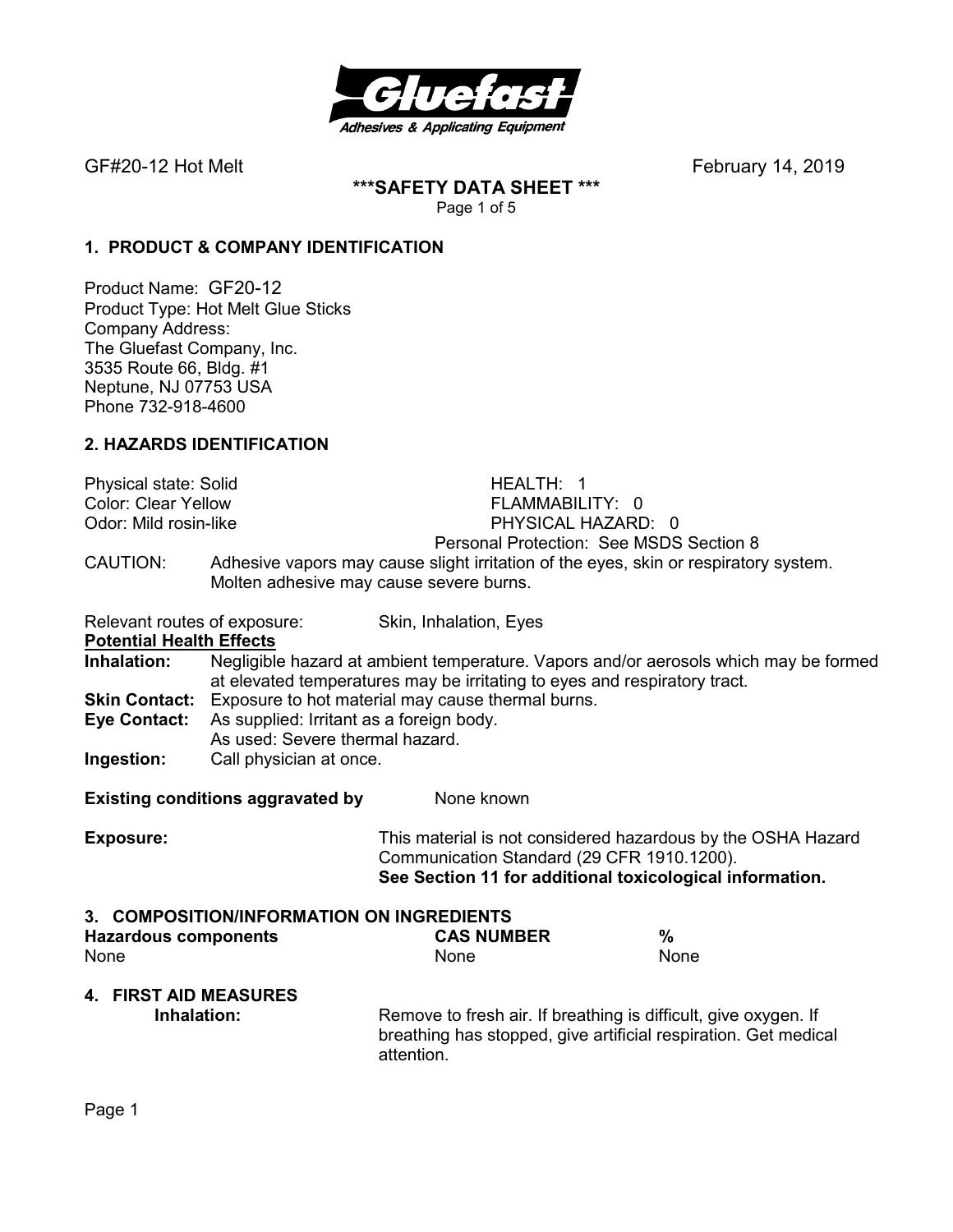

## **\*\*\*SAFETY DATA SHEET \*\*\***

Page 2 of 5

**Skin contact:** For hot product, immediately immerse in or flush affected area with large amounts of cold water to dissipate heat. Cover with clean cotton sheeting and get prompt medical attention. **Eye contact:** If hot: Flush with cool water. Treat as wax or resin burn. Do not attempt to

remove solidified adhesive. Get medical attention immediately. **Ingestion:** Get immediate medical attention.

**5. FIRE FIGHTING MEASURES Flash point:**  $>500$  F (Cleveland Open Cup) **Auto ignition temperature:** Unknown **Flammable/Explosive limits - lower:** Not applicable **Flammable/Explosive limits** – **upper:** Not applicable **Extinguishing media:** CO2; Dry chemical **Special firefighting procedures**: No special procedures are required. **Unusual fire or explosion hazards:** Not applicable **Hazardous combustion products:** Not applicable

### **6. ACCIDENTAL RELEASE MEASURES**

Use personal protection recommended in Section 8, isolate the hazard area and deny entry to unnecessary and unprotected personnel.

| <b>Environmental precautions:</b> | For safety and environmental precautions, please<br>review entire Material Safety Data Sheet for<br>necessary information.                                             |
|-----------------------------------|------------------------------------------------------------------------------------------------------------------------------------------------------------------------|
| <b>Clean-up methods:</b>          | Allow to cool and solidify. Scrape up and collect in<br>suitable containers for disposal.                                                                              |
| 7. HANDLING AND STORAGE           |                                                                                                                                                                        |
| Handling:                         | Store in a cool, dry area.                                                                                                                                             |
|                                   | Precaution: This product should only be heated to<br>recommended temperatures. Hazards of pyrolysis<br>products emitted are unknown and may be<br>hazardous to health. |
| Storage:                          | Store in a cool, dry area 20-100 F.                                                                                                                                    |
|                                   | Shelf life is three years.                                                                                                                                             |

Page 2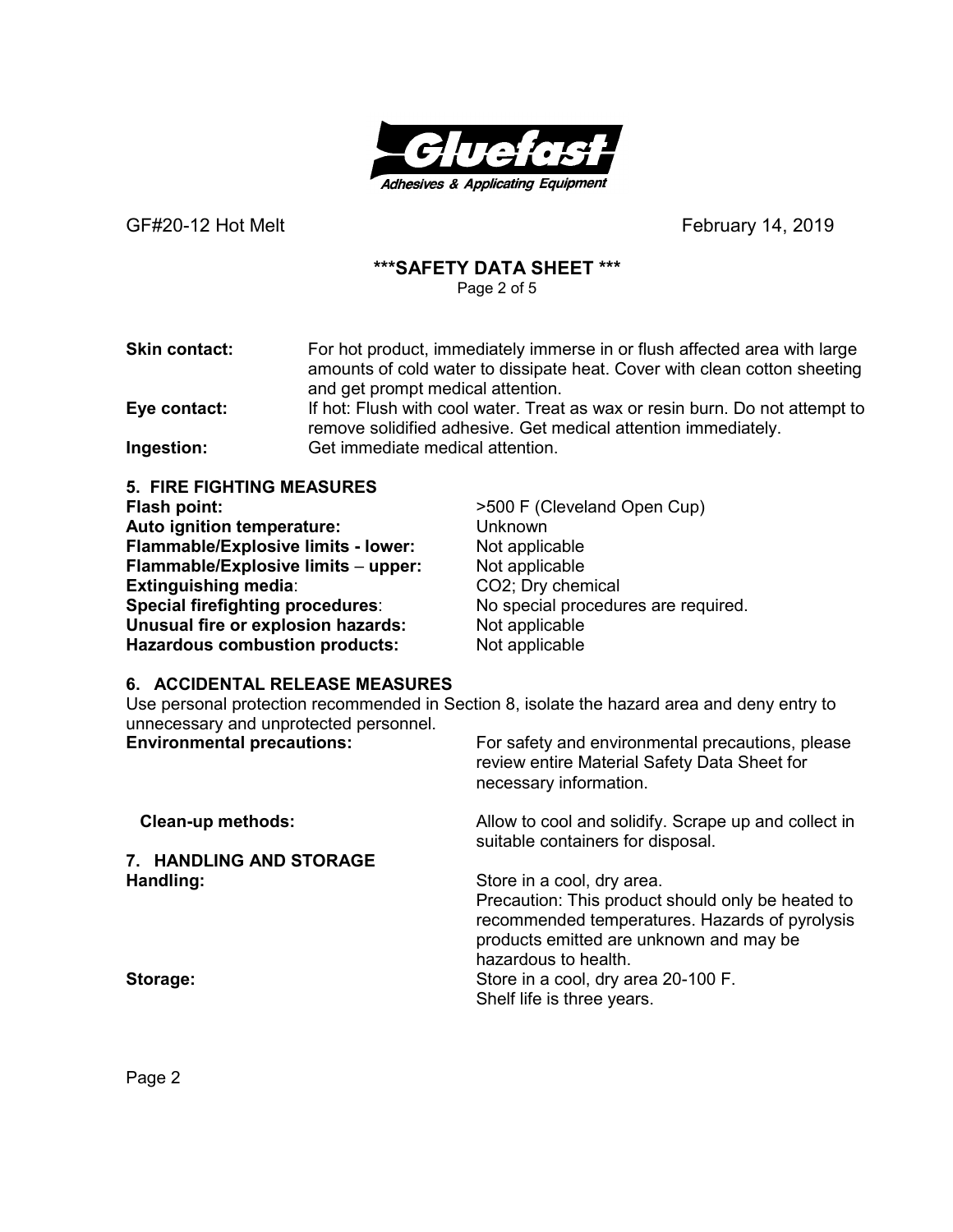

# **\*\*\*SAFETY DATA SHEET \*\*\***

Page 3 of 5

#### **8. EXPOSURE CONTROLS/PERSONAL PROTECTION**

**Employers should complete an assessment of all workplaces to determine the need for, and selection of, proper exposure controls and protective equipment for each task performed. Hazardous components ACGIH TLV OSHA PEL AIHA WEEL OTHER**

| None                                    | None                | None                                | None                                                     | None |  |
|-----------------------------------------|---------------------|-------------------------------------|----------------------------------------------------------|------|--|
|                                         |                     |                                     |                                                          |      |  |
| <b>Engineering controls:</b>            | Local; General      |                                     |                                                          |      |  |
| <b>Respiratory protection:</b>          |                     |                                     | Avoid prolonged or repeated breathing of vapor or mists. |      |  |
|                                         |                     |                                     | If exposure may or does exceed occupational exposure     |      |  |
|                                         |                     |                                     | limits, use a NIOSH approved respirator to prevent       |      |  |
|                                         | overexposure.       |                                     |                                                          |      |  |
| <b>Eyeface protection:</b>              |                     |                                     | Avoid contact with eyes. Wear chemical goggles if there  |      |  |
|                                         |                     | is likelihood of contact with eyes. |                                                          |      |  |
| <b>Skin protection:</b>                 |                     |                                     | Thermally resistant gloves should be worn. Employee      |      |  |
|                                         |                     |                                     | must wear appropriate protective clothing and equipment  |      |  |
|                                         |                     |                                     | to prevent any possibility of skin contact with this     |      |  |
|                                         |                     |                                     | substance. Not required to change/remove clothing        |      |  |
|                                         |                     |                                     | unless molten adhesive has been splashed on clothing     |      |  |
|                                         |                     | and passes through fabric.          |                                                          |      |  |
| 9. PHYSICAL AND CHEMICAL PROPERTIES     |                     |                                     |                                                          |      |  |
| <b>Physical state:</b>                  | Solid               |                                     |                                                          |      |  |
| Color:                                  | <b>Clear Yellow</b> |                                     |                                                          |      |  |
| Odor:                                   | Mild rosin-like     |                                     |                                                          |      |  |
| <b>Odor threshold:</b>                  | Not available       |                                     |                                                          |      |  |
| Ph:                                     | Not available       |                                     |                                                          |      |  |
| <b>Vapor Pressure:</b>                  | <b>NIL</b>          |                                     |                                                          |      |  |
| <b>Boiling Point/range:</b>             | $>500$ F            |                                     |                                                          |      |  |
| <b>Melting Point/range:</b>             | Not Applicable      |                                     |                                                          |      |  |
| <b>Specific gravity:</b>                | 0.98                |                                     |                                                          |      |  |
| Vapor density:                          | <b>NIL</b>          |                                     |                                                          |      |  |
| <b>Flash Point:</b>                     |                     | >500 F (Cleveland Open Cup)         |                                                          |      |  |
| Flammable/Explosive limits - lower:     | Not applicable      |                                     |                                                          |      |  |
| Flammable/Explosive limits - upper:     | Not applicable      |                                     |                                                          |      |  |
| <b>Autoignition temperature:</b>        | Unknown             |                                     |                                                          |      |  |
| <b>Evaporation rate:</b>                | NIL (Water)         |                                     |                                                          |      |  |
| <b>Solubility in water:</b>             | Insoluble           |                                     |                                                          |      |  |
| Partition coefficient (n-octanol/water) | Not applicable      |                                     |                                                          |      |  |
| <b>VOC content:</b>                     | <b>NIL</b>          |                                     |                                                          |      |  |
|                                         |                     |                                     |                                                          |      |  |

Page 3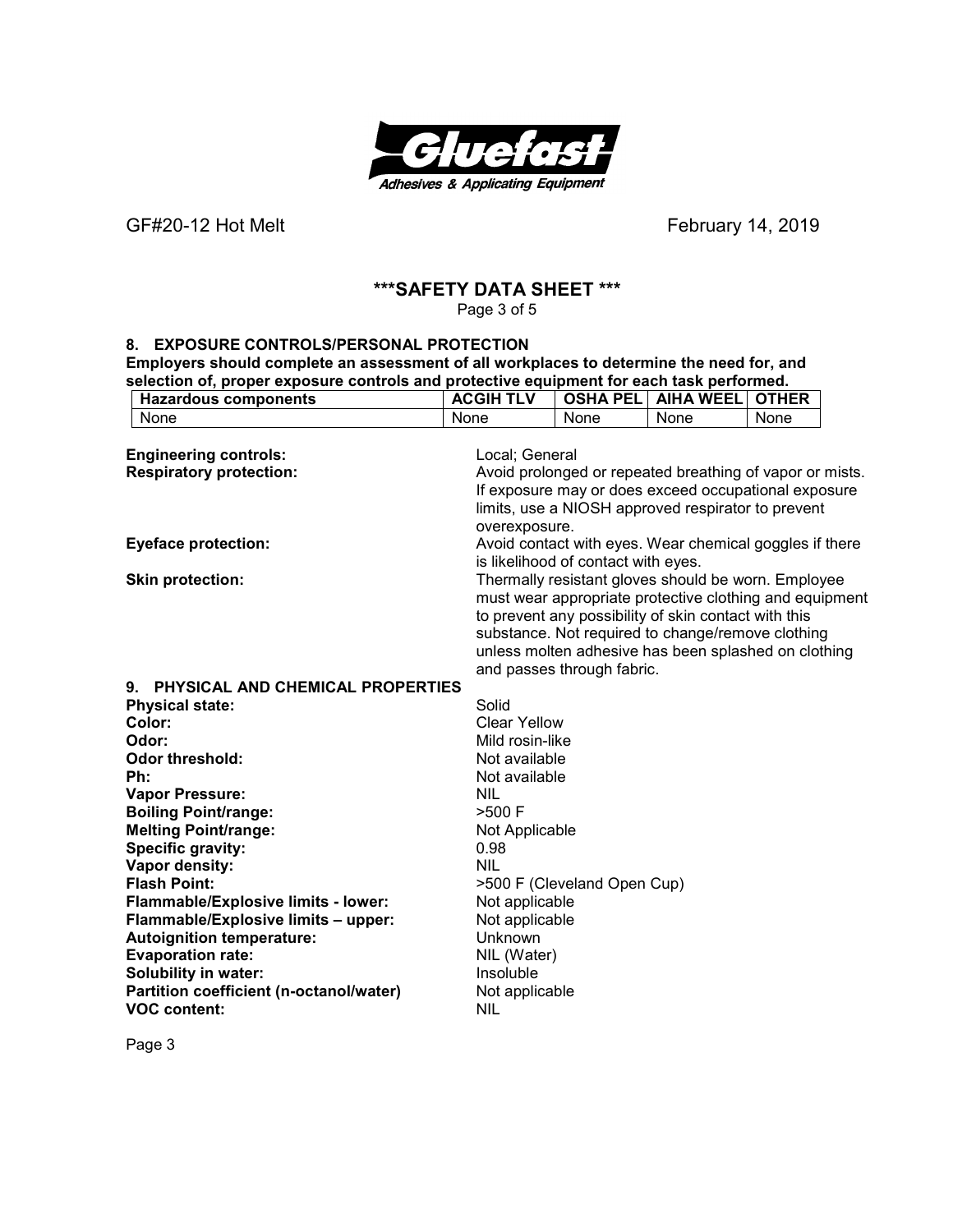

### **\*\*\*SAFETY DATA SHEET \*\*\***

Page 4 of 5

## **10. STABILITY AND REACTIVITY**

| Stability                                                         | <b>Stable</b>   |  |
|-------------------------------------------------------------------|-----------------|--|
| Hazardous reactions:                                              | Will not occur. |  |
| Hazardous decomposition products Carbon monoxide, carbon dioxide. |                 |  |
|                                                                   |                 |  |
| Incompatible materials:                                           | None known      |  |
| Conditions to avoid:                                              | None known      |  |
|                                                                   |                 |  |

### **11. TOXICOLOGICAL INFORMATION**

| Hazardous components NTB Carcinogen |             | <b>IARC Carcinogen</b> | <b>OSHA Carcinogen</b><br>(Specifically Regulated) |
|-------------------------------------|-------------|------------------------|----------------------------------------------------|
| None                                | <b>None</b> | None                   | none                                               |
|                                     |             |                        |                                                    |
| Hazardous components                |             | <b>Health Effects/</b> |                                                    |
|                                     |             | <b>Target Organs</b>   |                                                    |
| None                                |             | none                   |                                                    |

### **12. ECOLOGICAL INFORMATION**

Ecological information: Not available

### **13. DISPOSAL CONSIDERATIONS**

### **Information provided is for unused product only.**

| Recommended method of disposal: | Waste disposal should be in accordance with        |
|---------------------------------|----------------------------------------------------|
|                                 | existing federal, state and local environmental    |
|                                 | regulations. Empty containers may contain product  |
|                                 | residue; follow MSDS and label warnings even after |
|                                 | they have been emptied.                            |
| Hazardous waste number:         | None identified                                    |
|                                 |                                                    |

# **14. TRANSPORT INFORMATION**

Proper shipping name: GF20-12 Hazard class or division: None Identification number: None Packing group: 8lb box, 22lb box

Product is not regulated, non hazardous and not restricted for transport by air or water.

Page 4